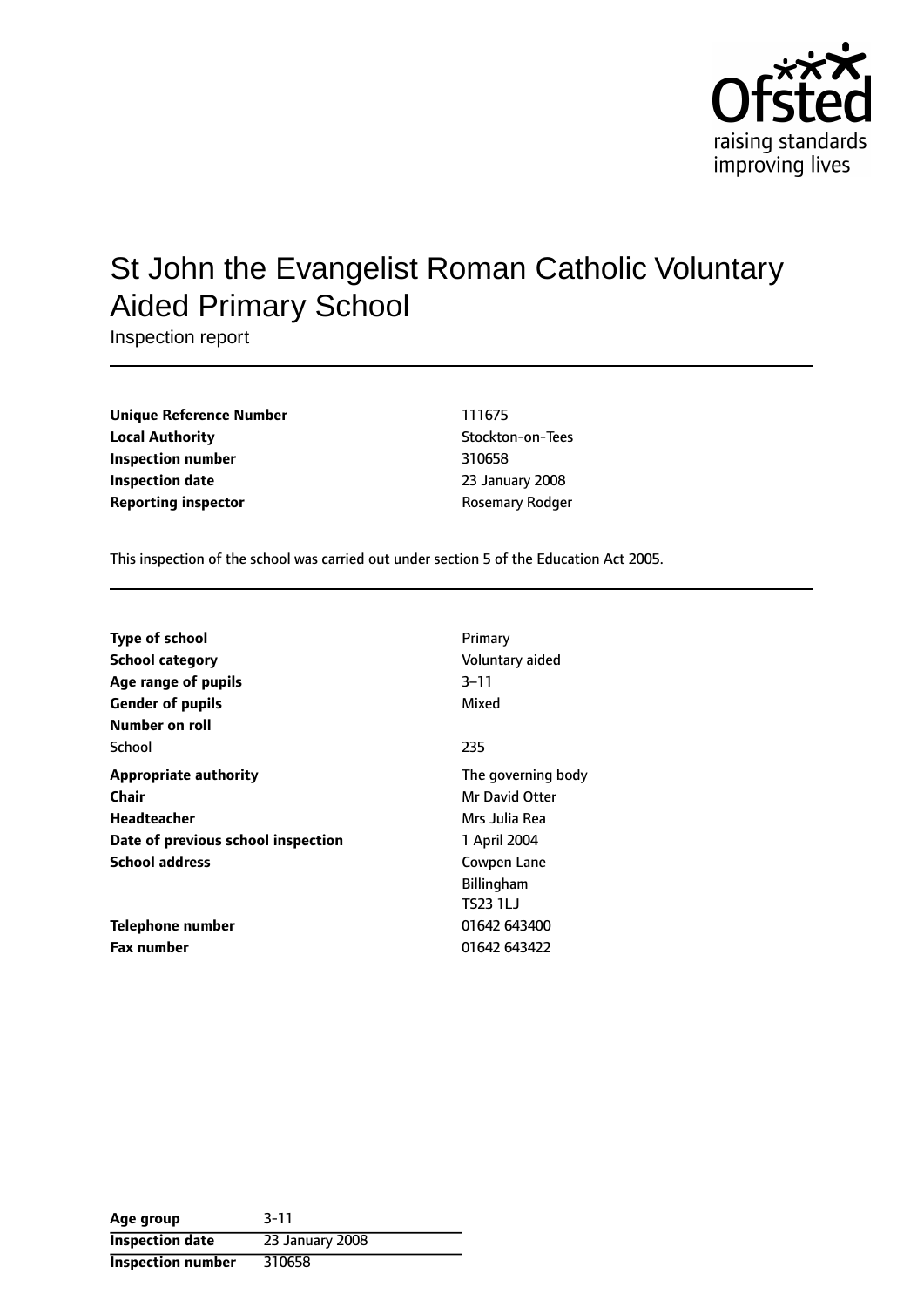© Crown copyright 2008

.

Website: www.ofsted.gov.uk

This document may be reproduced in whole or in part for non-commercial educational purposes, provided that the information quoted is reproduced without adaptation and the source and date of publication are stated.

Further copies of this report are obtainable from the school. Under the Education Act 2005, the school must provide a copy of this report free of charge to certain categories of people. A charge not exceeding the full cost of reproduction may be made for any other copies supplied.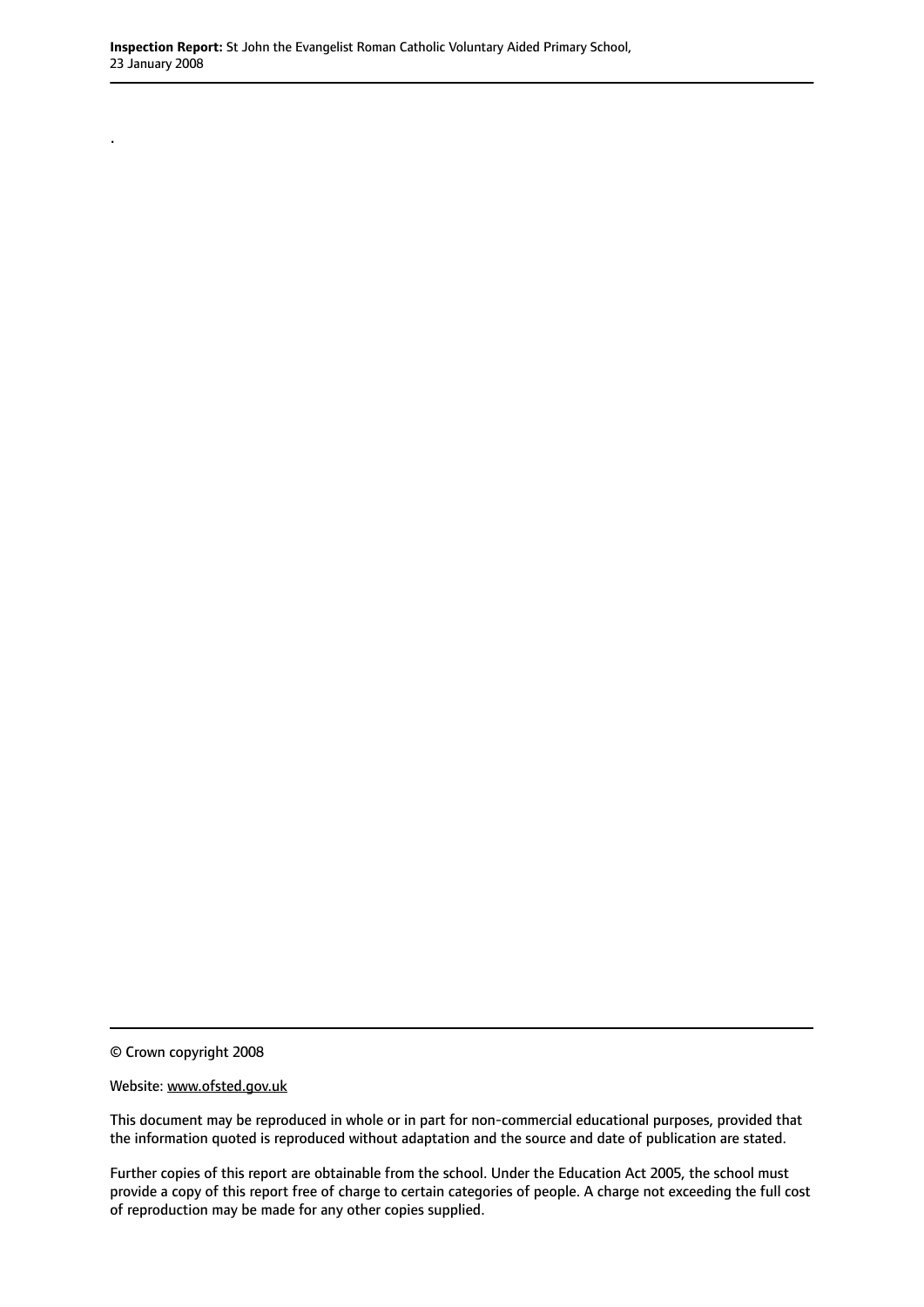# **Introduction**

The inspection was carried out by an Additional Inspector.

The inspector evaluated the overall effectiveness of the school and investigated the following issues: the challenge for more able pupils in science; improvements to the support and progress made by pupils with learning difficulties and/or disabilities and the impact of the new leadership and management on the effectiveness of the school. Evidence was gathered from: the school's self- evaluation; national published assessment data; the school's own assessment records; a range of school documentation; observation of the school at work; discussions with staff, pupils, and parental questionnaires. Other aspects of the school's work were not investigated in detail, but the inspector found no evidence to suggest that the school's own assessments, as given in its self-evaluation, were not justified. These have been included where appropriate in this report.

### **Description of the school**

This average-sized school serves an area of above average levels of social and economic disadvantage. Pupils are predominantly of White British heritage. The proportion of pupils eligible to claim a free school meal is below average. There is a below average proportion of pupils with learning difficulties and/or disabilities. The school has recently received a Healthy School Award and an Activemark Award.

### **Key for inspection grades**

| Grade 1 | Outstanding  |
|---------|--------------|
| Grade 2 | Good         |
| Grade 3 | Satisfactory |
| Grade 4 | Inadequate   |
|         |              |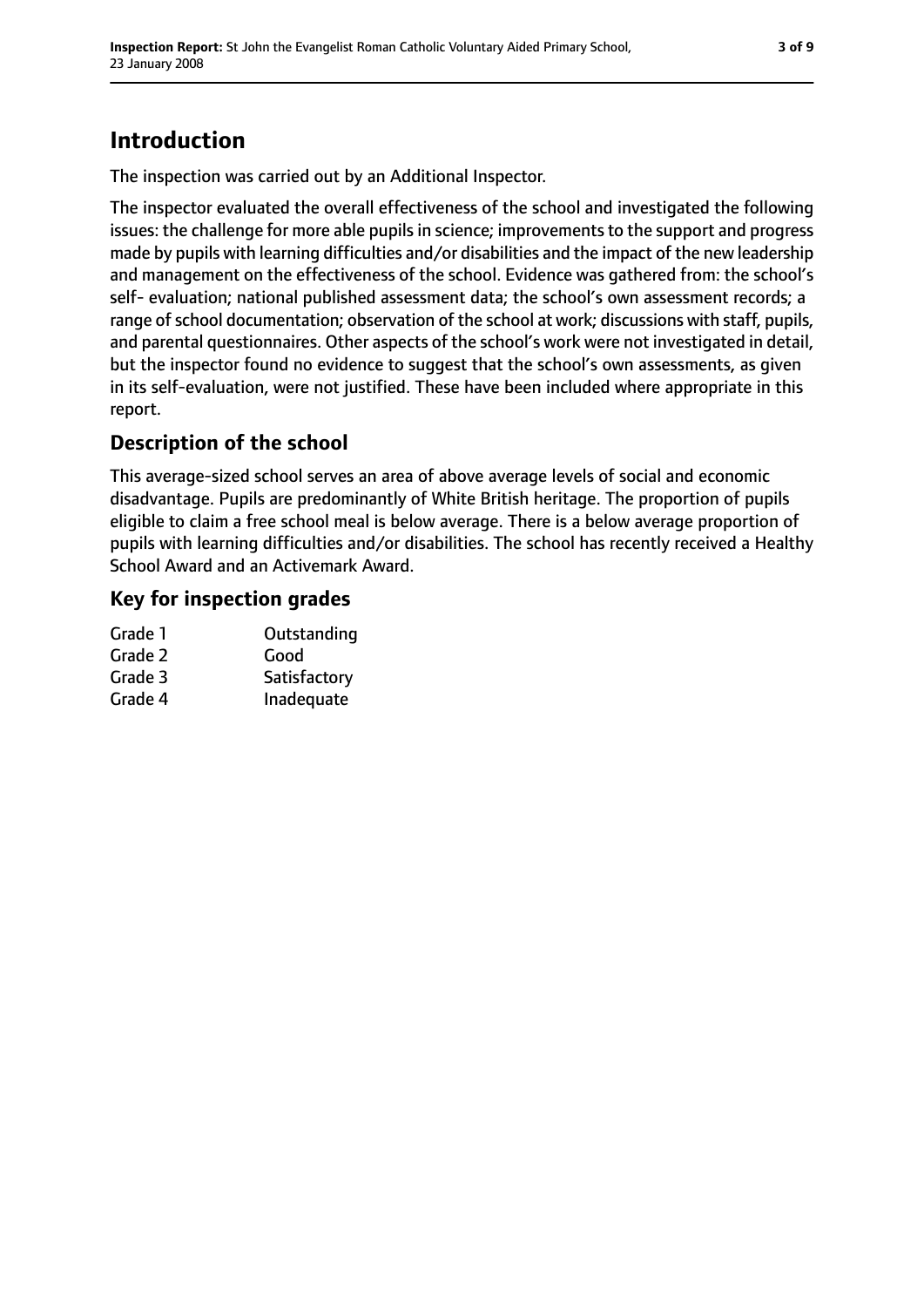## **Overall effectiveness of the school**

#### **Grade: 2**

This is a good school. The school plays a key role in the local community through its involvement with the local church and links with other organisations locally and internationally. All of this contributes to the growing levels of confidence and sense of responsibility shown by the oldest pupils in school. Standards are above average in English, mathematics and science and all pupils achieve well based on their low starting points in the Nursery. The school is led well under the capable leadership of the recently appointed headteacher whose vision and commitment are fully appreciated by staff and parents alike. In their response to their questionnaires, parents valued 'the commitment demonstrated by staff and the quick, professional and thoughtful communication' which are at the core of their children's enjoyment and good progress.

Standards at the end of Years 2 and 6 have been consistently above average in the national tests for the past few years. However, standards reached by the more able Year 6 pupils in science and mathematics were below average. Already, swift actions have been taken to tackle this fall through 'booster' support for pupils after school, training for staff, links with the local secondary school to provide greater levels of challenge for more able pupils and the introduction of an assessment scheme. The good leadership of the subjects has played a major part in this recovery. Pupils spoke with passion of their enjoyment in the science club and observed in wonder as they watched water boiling as part of an investigation into scientific changes. A previous priority to improve pupils' writing has also made a good impact on the quality and range of writing and in the recording of scientific investigations. Standards in lessons are above average throughout the school. Basic skills are well developed. Information and communication technology (ICT) is at the heart of much of the pupils' work. Pupils talked knowledgeably of their use of powerpoint presentations; one of which, for example, combined several subjects in a topic on biographical writing.

Improvements to the support for pupils with learning difficulties and/or disabilities are reflected admirably in their good achievement in the most recent national tests. No one is left out in St John's because all pupils are equally valued and provided with good levels of care, guidance and support. Pupils are articulate and take their responsibilities seriously. They are trustworthy and reliable. Their spiritual, moral, social and cultural development is good. Pupils talked enthusiastically about their links with pupils in Africa. An abundance of sporting and curriculum clubs after school further enriches pupils' enjoyment. Pupils know they have to eat healthily. This is well demonstrated in the increased numbers of pupils now having a cooked meal at lunchtime. The school council would like to have more impact on decision-making, just as they did when improvements were made to parts of the school as a result of their suggestions. Pupils say they feel safe in school and know they need to keep fit in order to remain healthy. They are well equipped for their next stage of their education.

The quality of teaching and learning is good. Actions to improve behaviour have resulted in greater calm in classrooms because what pupils are learning is fun and interesting. Behaviour is good in lessons and around school. The zoning of the playground to enable team games to be apart from other play has lessened incidents of misbehaviour. Good teaching helps pupils to learn because expectations of what pupils have to do are made very clear. Challenging and probing questioning by teachers checks that pupils understand what to do and encourages good contributions from pupils. Older pupils frequently work in groups, each with specific responsibilities. This adds to their developing confidence and pride in their work. Teaching assistants have a key role in the effective support they provide for pupils with learning difficulties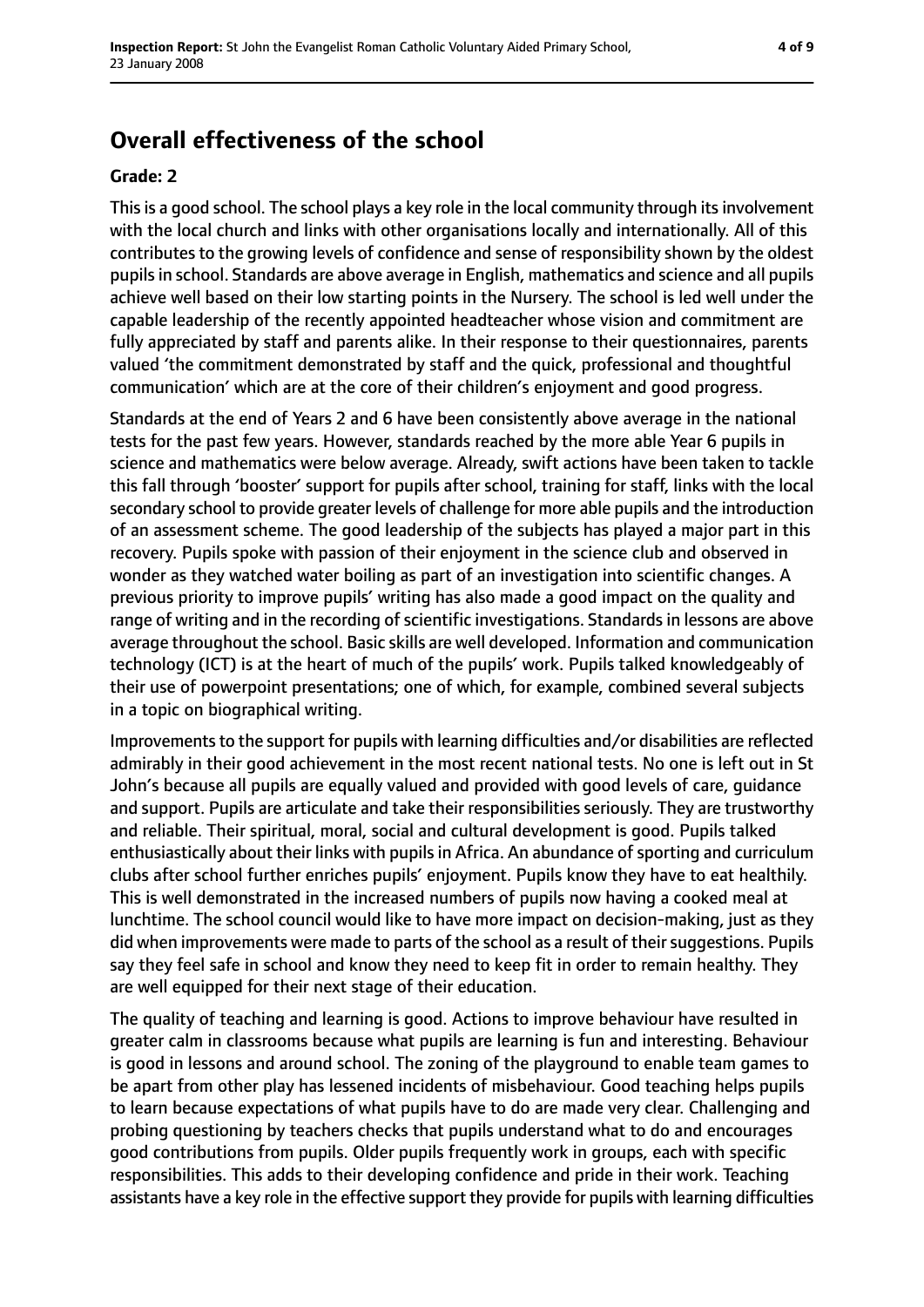and/or disabilities. Occasionally, pupils are expected to listen for too long. Pupils' work is marked regularly and older pupils know what to do to improve because they have targets to work towards. Parents are generally very pleased with their children's progress.

Leadership and management are good at all levels. The headteacher has quickly identified areas for improvement based on a thorough evaluation of pupils' progress in national tests and other assessments completed in school. School self-evaluation is accurate because it is based on a searching analysis. This is well reflected in the good progress made and the beneficial impact this is having on pupils' learning. Plans to tackle weaknesses, such as science in Key Stage 2, are spot on and already there is an obvious improvement in the quality of pupils' work. Systems to appraise the teaching force have been reviewed to achieve a consistency in the school's priorities. Weekly staff briefings are used well to share concerns and tackle any untoward issues. Staff work hard and teamwork is a strong feature, particularly in the Foundation Stage. The governors support the school well. The school has made good improvement since the last inspection and has a good capacity to improve.

### **Effectiveness of the Foundation Stage**

#### **Grade: 2**

Children make good progress in reaching the early learning goals in each area of learning by the time they start in Year 1. They achieve above nationally expected levels, particularly in personal, social and emotional development. They play calmly together in the Nursery and benefit from their daily routines linked to days of the week and the weather. Adult led activities are well focused on children's learning and lead to some good independent learning. There are some missed opportunities to record children's learning and to compile an ongoing record of the progress of each child in each area of learning. At times, there is a mismatch between what children are taught and what is planned; for example, when colouring flowers children missed an opportunity to learn the names of shapes. Progress accelerates in the Reception class. A high priority is given to reading and sharing good quality stories that children enjoy. This is contributing well to the children's good progress in literacy skills. There is a good balance between children working independently or with a small group led by an adult. The arrangements to induct children into the Nursery and to visit the Reception class are good. This makes their transition a smooth process and enables children to settle quickly and confidently, and so enjoy the range of activities available inside and outside. Leadership is good.

### **What the school should do to improve further**

■ Establish a manageable system to assess progress in the Foundation Stage.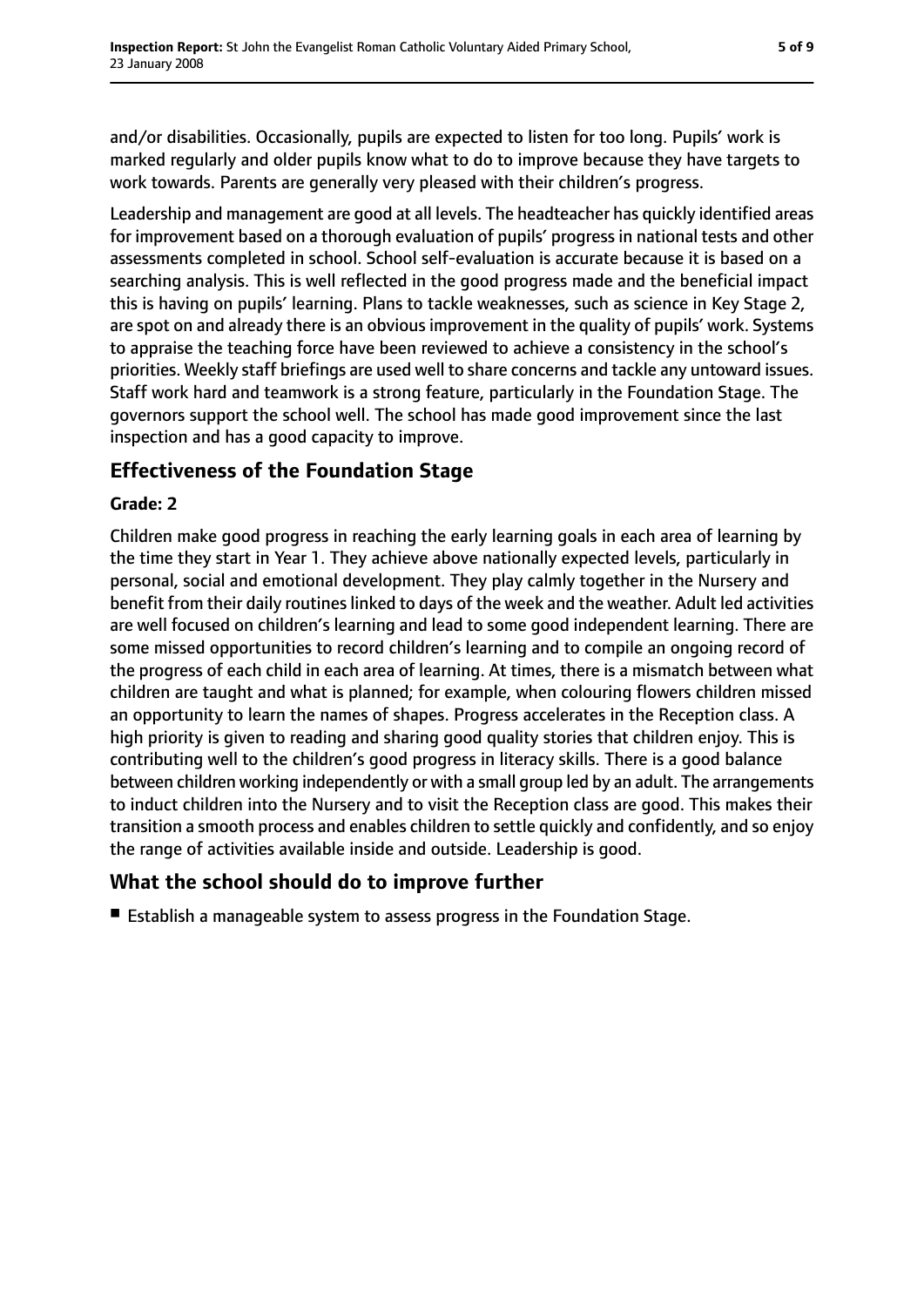**Any complaints about the inspection or the report should be made following the procedures set out in the guidance 'Complaints about school inspection', which is available from Ofsted's website: www.ofsted.gov.uk.**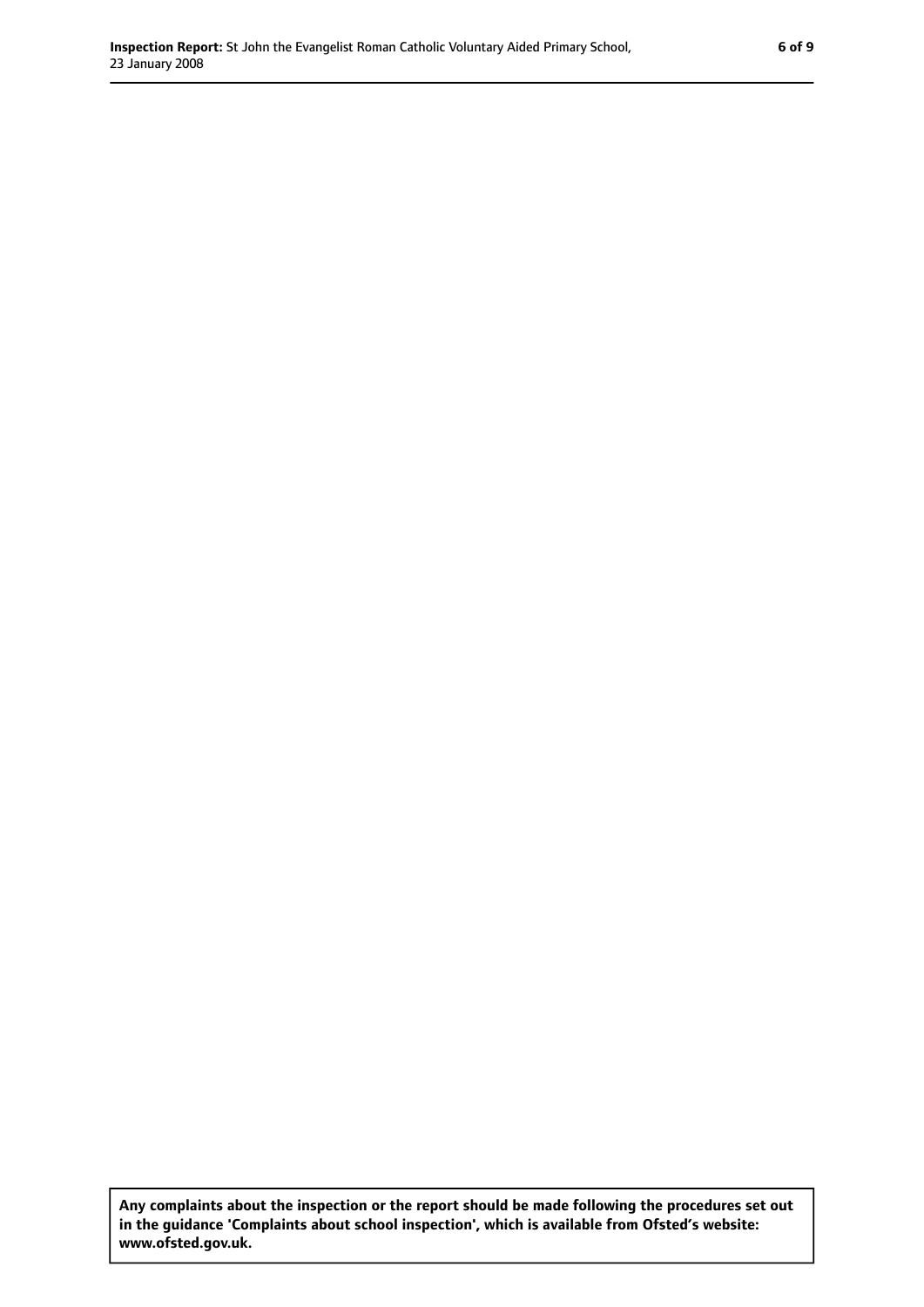# **Inspection judgements**

| $^{\cdot}$ Key to judgements: grade 1 is outstanding, grade 2 good, grade 3 satisfactory, and | School         |
|-----------------------------------------------------------------------------------------------|----------------|
| arade 4 inadequate                                                                            | <b>Overall</b> |

### **Overall effectiveness**

| How effective, efficient and inclusive is the provision of education, integrated<br>care and any extended services in meeting the needs of learners? |     |
|------------------------------------------------------------------------------------------------------------------------------------------------------|-----|
| Effective steps have been taken to promote improvement since the last<br>inspection                                                                  | Yes |
| How well does the school work in partnership with others to promote learners'<br>well-being?                                                         |     |
| The effectiveness of the Foundation Stage                                                                                                            |     |
| The capacity to make any necessary improvements                                                                                                      |     |

### **Achievement and standards**

| How well do learners achieve?                                                                               |  |
|-------------------------------------------------------------------------------------------------------------|--|
| The standards <sup>1</sup> reached by learners                                                              |  |
| How well learners make progress, taking account of any significant variations between<br>groups of learners |  |
| How well learners with learning difficulties and disabilities make progress                                 |  |

### **Personal development and well-being**

| How good is the overall personal development and well-being of the<br>learners?                                  |  |
|------------------------------------------------------------------------------------------------------------------|--|
| The extent of learners' spiritual, moral, social and cultural development                                        |  |
| The extent to which learners adopt healthy lifestyles                                                            |  |
| The extent to which learners adopt safe practices                                                                |  |
| How well learners enjoy their education                                                                          |  |
| The attendance of learners                                                                                       |  |
| The behaviour of learners                                                                                        |  |
| The extent to which learners make a positive contribution to the community                                       |  |
| How well learners develop workplace and other skills that will contribute to<br>their future economic well-being |  |

### **The quality of provision**

| How effective are teaching and learning in meeting the full range of the<br>learners' needs?          |  |
|-------------------------------------------------------------------------------------------------------|--|
| How well do the curriculum and other activities meet the range of needs<br>and interests of learners? |  |
| How well are learners cared for, guided and supported?                                                |  |

### **Annex A**

 $^1$  Grade 1 - Exceptionally and consistently high; Grade 2 - Generally above average with none significantly below average; Grade 3 - Broadly average to below average; Grade 4 - Exceptionally low.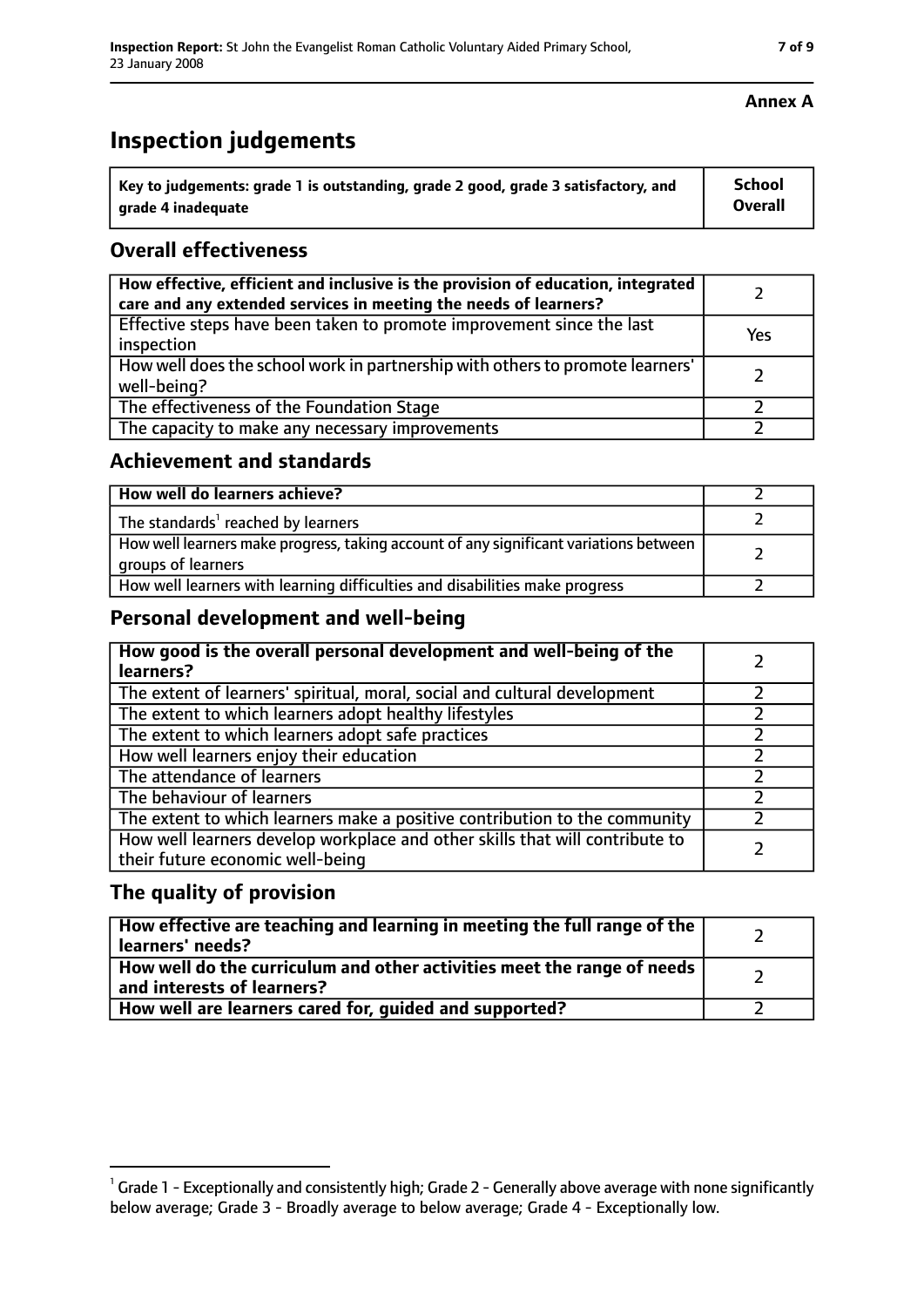#### **Annex A**

# **Leadership and management**

| How effective are leadership and management in raising achievement<br>and supporting all learners?                                              |     |
|-------------------------------------------------------------------------------------------------------------------------------------------------|-----|
| How effectively leaders and managers at all levels set clear direction leading<br>to improvement and promote high quality of care and education |     |
| How effectively leaders and managers use challenging targets to raise standards                                                                 |     |
| The effectiveness of the school's self-evaluation                                                                                               |     |
| How well equality of opportunity is promoted and discrimination tackled so<br>that all learners achieve as well as they can                     |     |
| How effectively and efficiently resources, including staff, are deployed to<br>achieve value for money                                          |     |
| The extent to which governors and other supervisory boards discharge their<br>responsibilities                                                  |     |
| Do procedures for safequarding learners meet current government<br>requirements?                                                                | Yes |
| Does this school require special measures?                                                                                                      | No  |
| Does this school require a notice to improve?                                                                                                   | No  |